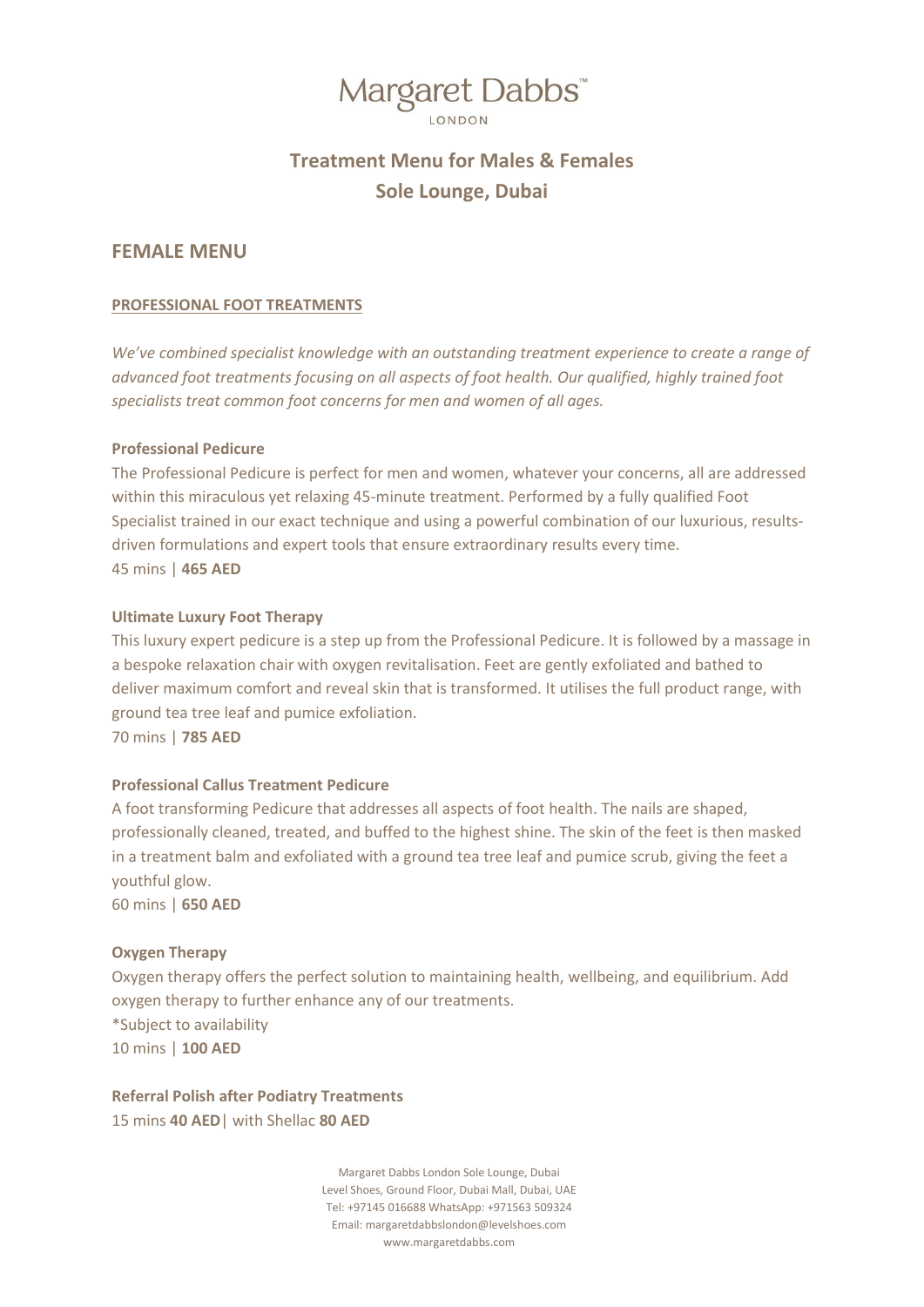### **NAIL SPA TREATMENTS**

*Let us keep you looking groomed and polished - whether it's a night out, a work event or day to day grooming – our professionally trained Margaret Dabbs London nail technicians perform our unique, expert anti-ageing manicures with treatment gloves, and our outstandingly effective beauty pedicures. Our nail spa treatments are simply the best in the business.*

### **Luxury Anti-Ageing Expert Manicure**

Our unique, anti-ageing expert manicure treatment, giving long lasting results and deep hydration utilising the full range of Margaret Dabbs London Fabulous Hands, including a wonderful creamy scrub, anti-ageing hand serum applied with treatment gloves and a hand and lower arm massage finished with polish.

50 mins **170 AED** | with Shellac **250 AED**

### **Express Manicure**

An effective manicure from Margaret Dabbs London. 35 mins **120 AED** | with Shellac **200 AED**

#### **Luxury Pedicure**

Our outstanding signature pedicure treatment, giving long lasting results, utilising the full range of Margaret Dabbs London Fabulous Feet professionally formulated products. Finishing with an exfoliation, reviving foot soak, and a revitalising foot massage. 55 mins **210 AED** | with Shellac **290 AED**

### **Express Pedicure**

An effective pedicure from Margaret Dabbs London. 40 mins **160 AED** | with Shellac **240 AED**

**Luxury Manicure & Pedicure Combined 350 AED**

**Shellac Removal** 

20 mins | **60 AED**

\*Complimentary if Shellac is done at Margaret Dabbs London Sole Lounge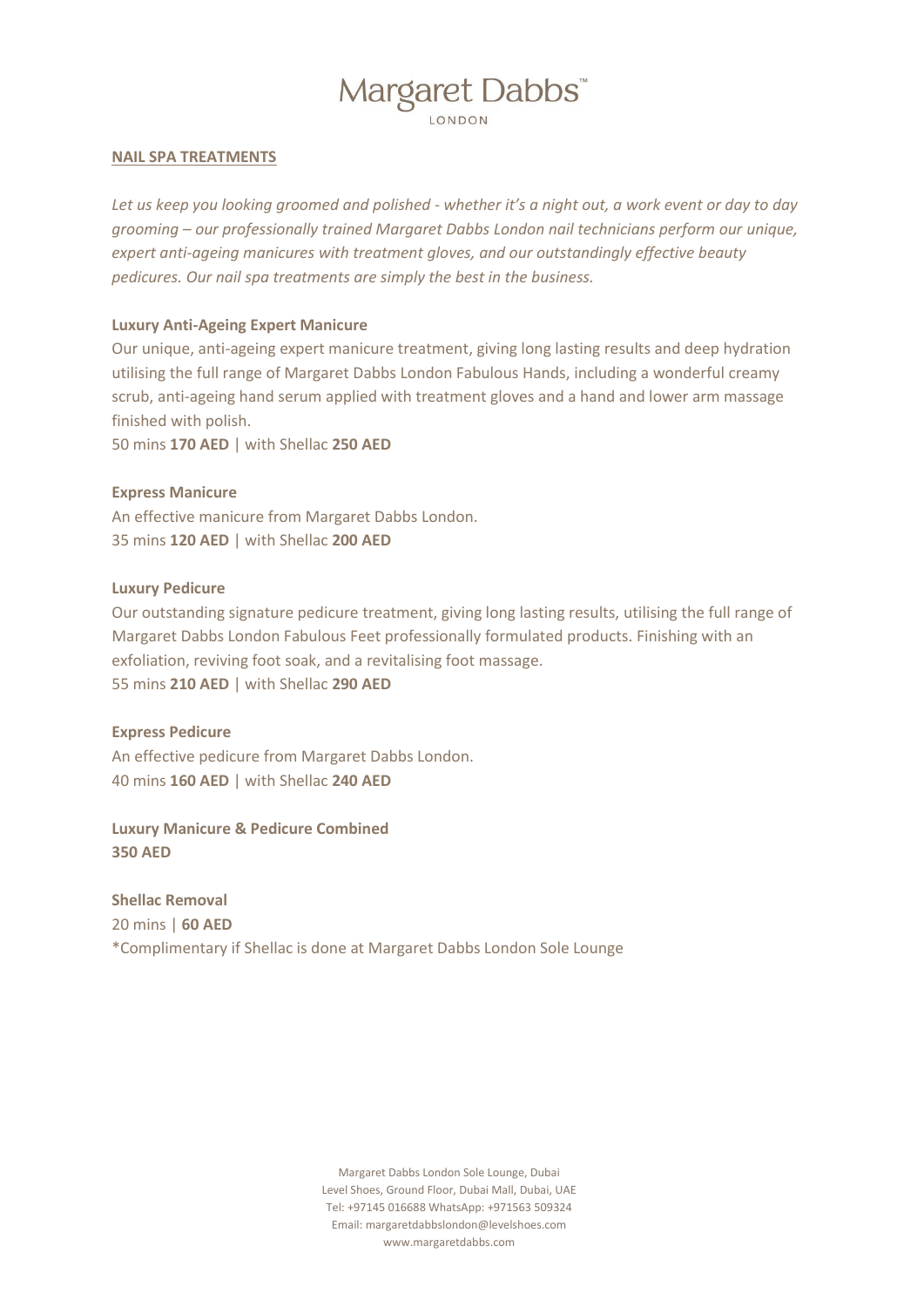### **MASSAGE THERAPIES**

### **Fabulous Hands Massage**

An anti-ageing treatment for hands that focuses on enhancing and softening the skin while releasing tension through a wonderful hand and forearm massage. The entire Margaret Dabbs London Fabulous Hands product range is utilised for optimum results. 20 mins **100 AED** | 30 mins **150 AED**

### **Fabulous Feet Massage**

Foot and lower leg relaxation at the hands of our professional nail technicians are guaranteed to relieve, refresh, and relax the body. With the addition of\* oxygen therapy inhalation if desired. 30 mins | **190 AED** \*With Oxygen | 30 mins **290 AED**

### **Foot Detox Bath**

A thorough Foot Exfoliation, staring with the Foot File, Foot Bath, and Exfoliating Foot Scrub. Relax with the soothing aroma of our Hydrating Foot Soak, and a short foot massage. Indulge further by adding 20 minutes of massage to your therapy.

20 mins | **80 AED** With Massage | 40 mins **210 AED**

### **SLIMMING LEG TREATMENTS**

*Leg Therapies by Margaret Dabbs London have specialist beauty benefits and contain key ingredients of Legance™ and V-Tonic complex focusing on venous de-congestion and foot and lower leg swelling whilst at the same time toning and firming the legs leaving them feeling smooth, visibly more slender, silky, and light.*

### **Illuminating and Refining Yellow Leg Masque Slimming Treatment**

This luxurious, results-driven leg treatment refreshes and lightens the legs whilst improving circulation and skin elasticity. Legance™ to help reduce water retention and refine the adipose tissue and V-Tonic complex to aid circulation and act as a venous decongestant and vasoconstrictor. 30 mins **240 AED I** 60 mins **480 AED**

#### **Relieving and Toning Black Leg Masque Slimming Treatment**

This outstanding Black Leg Masque Leg Treatment is designed to relieve the feeling of heavy legs. It works to help stimulate the circulation, as well as soothing, firming, and cooling the skin and lightening the legs.

30 mins **240 AED I** 60 mins **480 AED**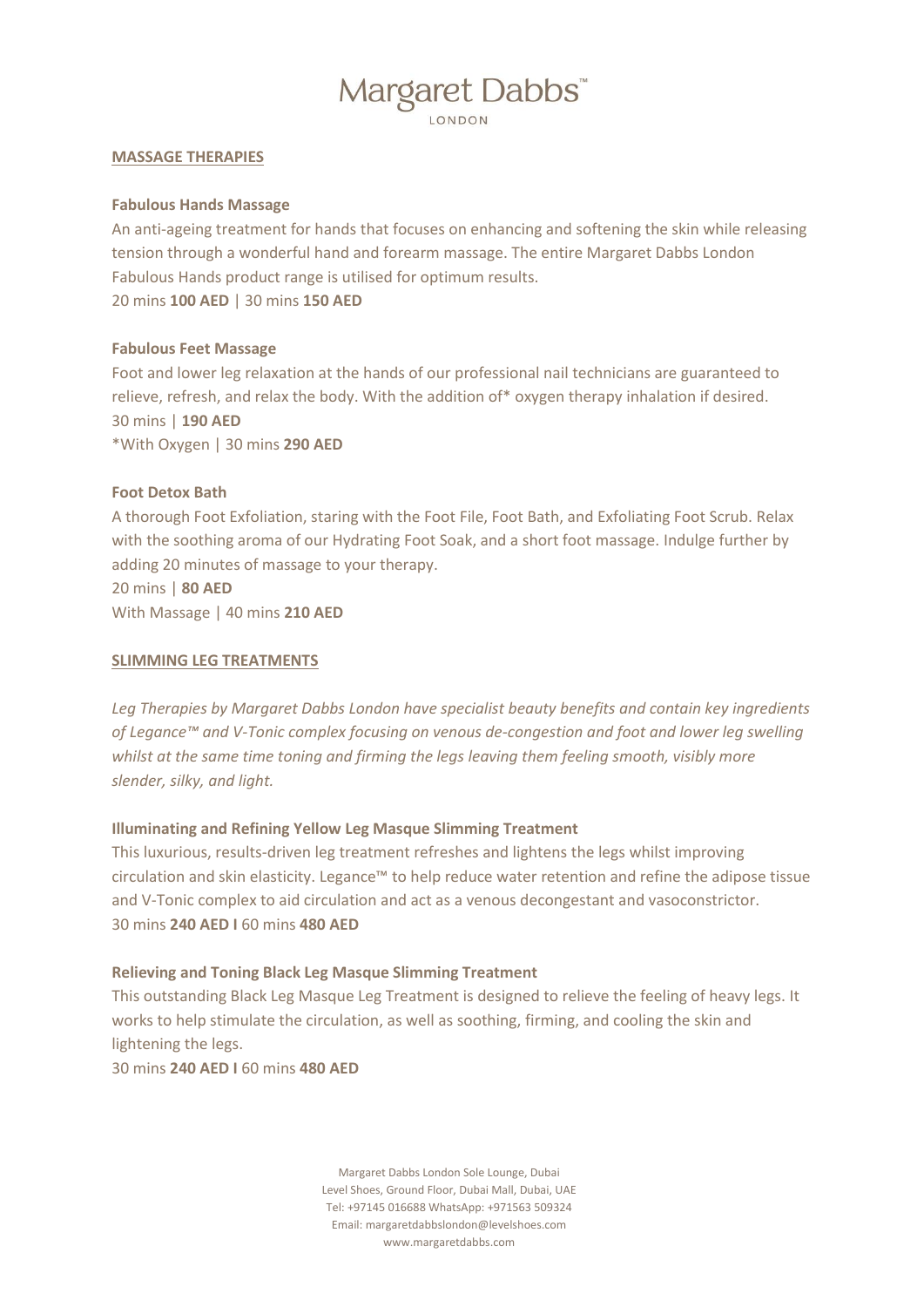LONDON

### **THREADING**

Upper Lip I **30 AED** Eyebrows I **50 AED** Full Face I **120 AED**

**'MINI ME' NAIL TREATMENTS** (FOR CHILDREN UNDER THE AGE OF 12)

*Treat your little one to a luxury 'Mini Me' treatment. Whilst you relax, our fully trained treatment specialist will look after the little one.* 

**Mini Me Professional Pedicure Performed by a Foot Specialist** 30mins I **235 AED**

**Mini Me Manicure** 20mins I **70 AED**

**Mini Me Pedicure** 25mins I **90 AED**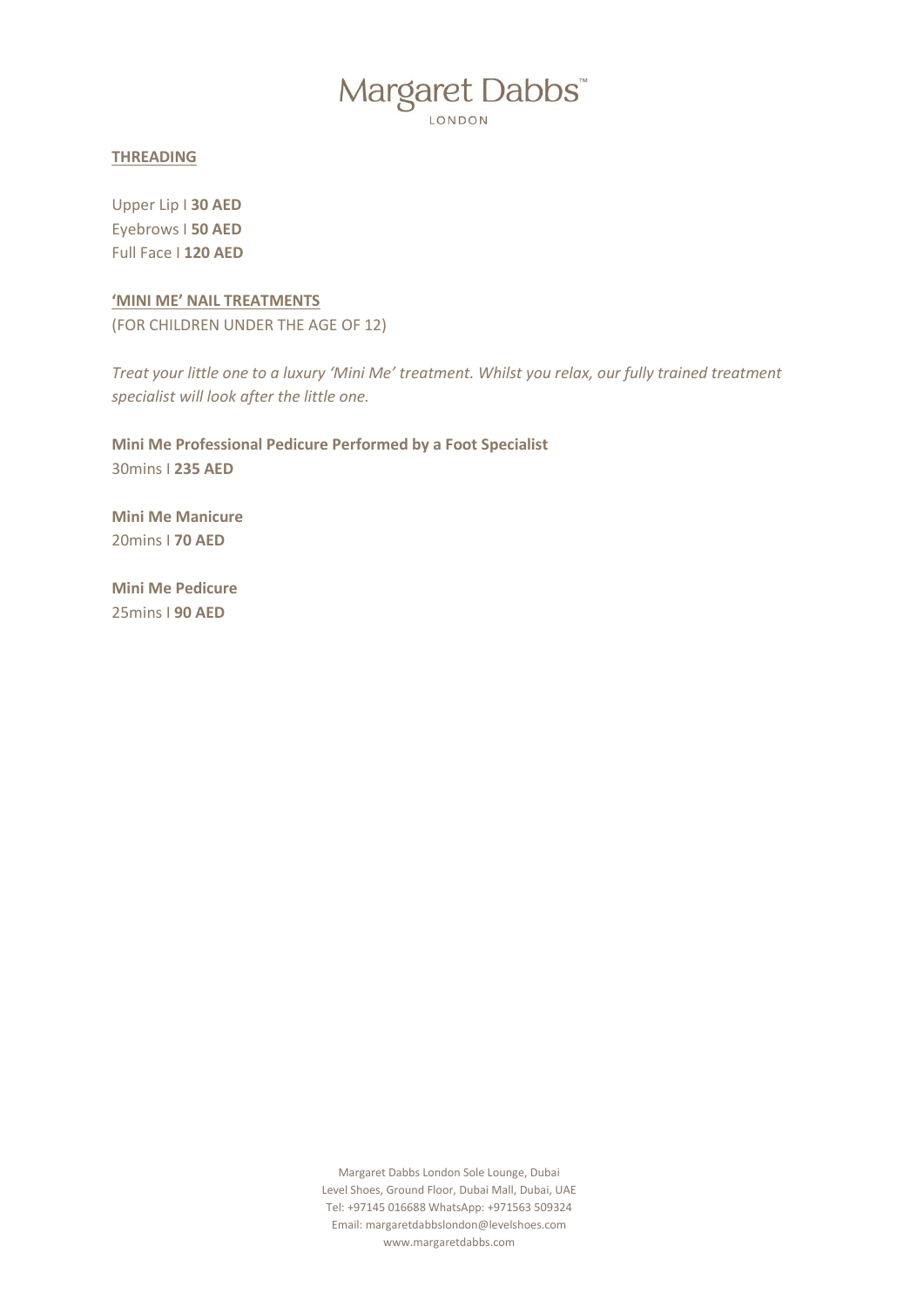### **MALE MENU**

### **PROFESSIONAL FOOT TREATMENTS**

*We've combined specialist knowledge with an outstanding treatment experience to create a range of advanced foot treatments focusing on all aspects of foot health. Our qualified, highly trained foot specialists treat common foot concerns for men and women of all ages.* 

### **Professional Pedicure**

The Professional Pedicure is perfect for men and women, whatever your concerns, all are addressed within this miraculous yet relaxing 45-minute treatment. Performed by a fully qualified Foot Specialist trained in our exact technique and using a powerful combination of our luxurious, resultsdriven formulations and expert tools that ensure extraordinary results every time. 45 mins | **465 AED**

### **Ultimate Luxury Foot Therapy**

This luxury expert pedicure is a step up from the Professional Pedicure. It is followed by a massage in a bespoke relaxation chair with oxygen revitalisation. Feet are gently exfoliated and bathed to deliver maximum comfort and reveal skin that is transformed. It utilises the full product range, with ground tea tree leaf and pumice exfoliation.

70 mins | **785 AED**

### **Professional Callus Treatment Pedicure**

A foot transforming Pedicure that addresses all aspects of foot health. The nails are shaped, professionally cleaned, treated, and buffed to the highest shine. The skin of the feet is then masked in a treatment balm and exfoliated with a ground tea tree leaf and pumice scrub, giving the feet a youthful glow.

60 mins | **650 AED**

### **Oxygen Therapy**

Oxygen therapy offers the perfect solution to maintaining health, wellbeing, and equilibrium. Add oxygen therapy to further enhance any of our treatments. \*Subject to availability 10 mins | **100 AED**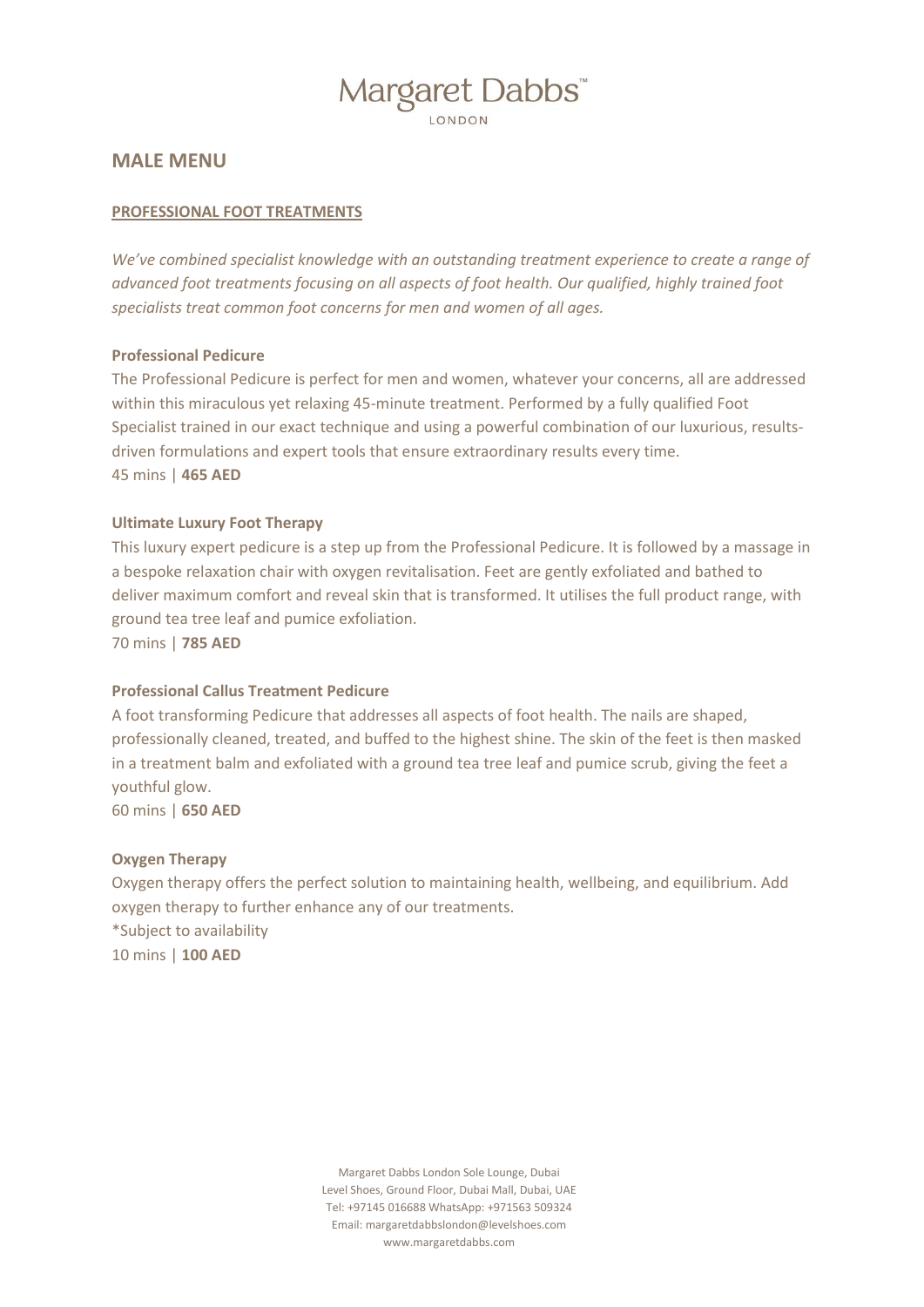### **NAIL SPA TREATMENTS**

*Let us keep you looking groomed and polished - whether it's a night out, a work event or day to day grooming – our professionally trained Margaret Dabbs London nail technicians perform our unique, expert anti-ageing manicures with treatment gloves, and our outstandingly effective beauty pedicures. Our nail spa treatments are simply the best in the business.*

### **Luxury Manicure for Men**

Our unique, anti-ageing expert manicure treatment, giving long lasting results and deep hydration, with the indulgence of the full range of Margaret Dabbs London Fabulous Hands professionally formulated products, including a creamy scrub, anti-ageing hand serum and a hand and lower arm massage finished with polish.

50 mins | **170 AED**

### **Express Manicure for Men**

An effective manicure from Margaret Dabbs London. 35 mins | **120 AED**

### **Luxury Pedicure for Men**

Our outstanding signature pedicure treatment, giving long lasting results, with the indulgence of the full range of Margaret Dabbs London Fabulous Feet professionally formulated products. Finishing with an exfoliation, reviving foot soak, and a revitalising, hydrating foot massage. 55 mins | **210 AED**

#### **Express Pedicure for Men**

An effective pedicure from Margaret Dabbs London. 40 mins | **160 AED**

**Luxury Manicure & Pedicure Combined 350 AED**

### **MASSAGE THERAPIES**

#### **Hand Massage**

An anti-ageing treatment for hands that focuses on enhancing and softening the skin while releasing tension through a wonderful hand and forearm massage. The entire Margaret Dabbs London Fabulous Hands product range is utilised for optimum results. 20 mins **100 AED** | 30 mins **150 AED**